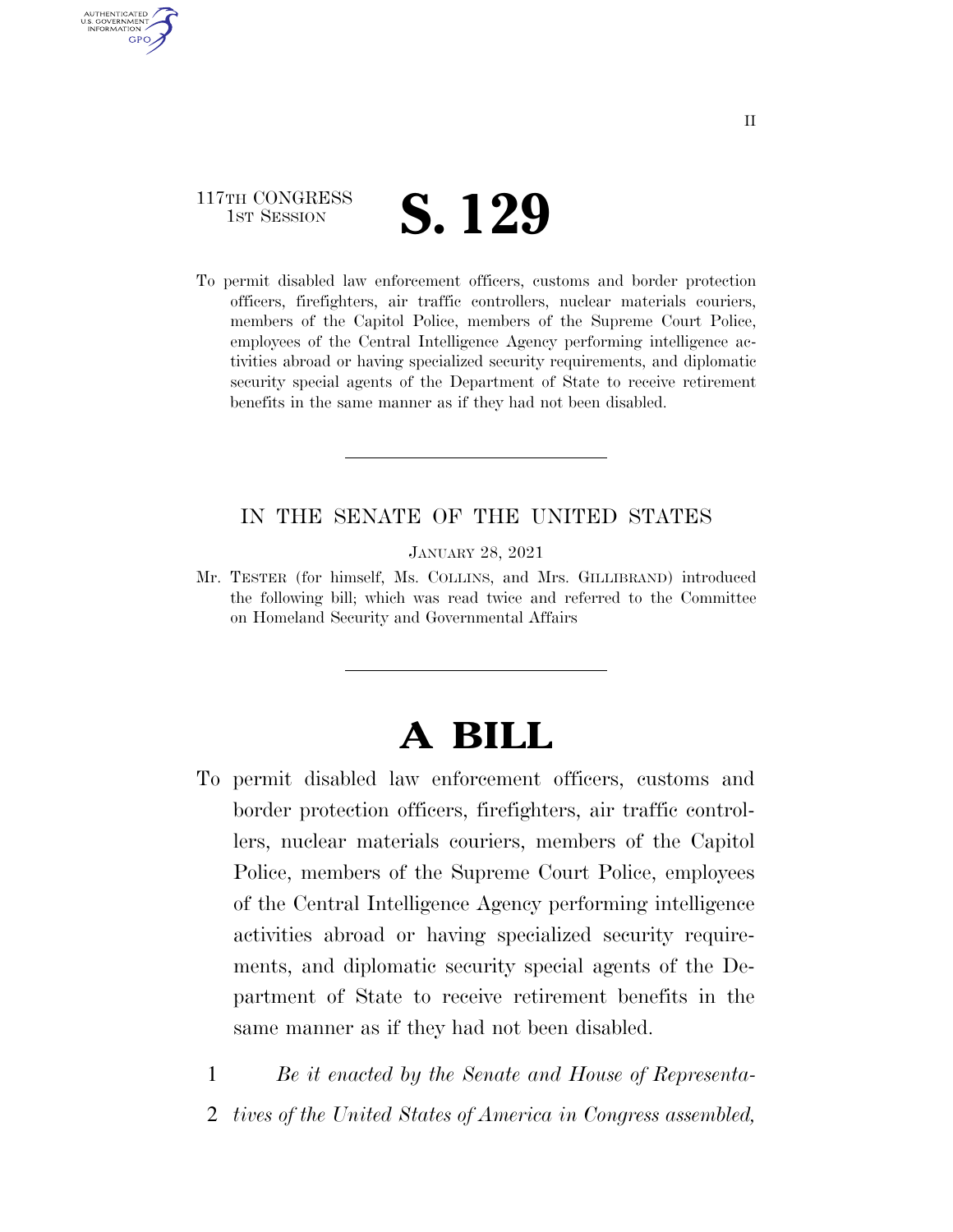#### **SECTION 1. SHORT TITLE.**

 This Act may be cited as the ''First Responder Fair Return for Employees on Their Initial Retirement Earned Act of 2021'' or the ''First Responder Fair RETIRE Act''.

#### **SEC. 2. SENSE OF CONGRESS.**

It is the sense of Congress that—

 (1) it is in the best national and homeland se- curity interests of the United States for Federal agencies to retain the specialized knowledge and ex- perience of individuals who suffer an injury or illness while serving in a covered position (as defined under the amendments made by this Act); and

 (2) Federal agencies should ensure, to the greatest extent possible, that an individual who can no longer carry out the duties of a covered position, and is reappointed to a position in the civil service that is not a covered position, is reappointed within the same Federal agency, in the same geographic lo- cation, and at a level of pay commensurate to the position which the individual held immediately prior 22 to such injury or illness.

### **SEC. 3. RETIREMENT FOR CERTAIN EMPLOYEES.**

 (a) CSRS.—Section 8336(c) of title 5, United States Code, is amended by adding at the end the following:

26  $\frac{1}{2}(3)(A)$  In this paragraph—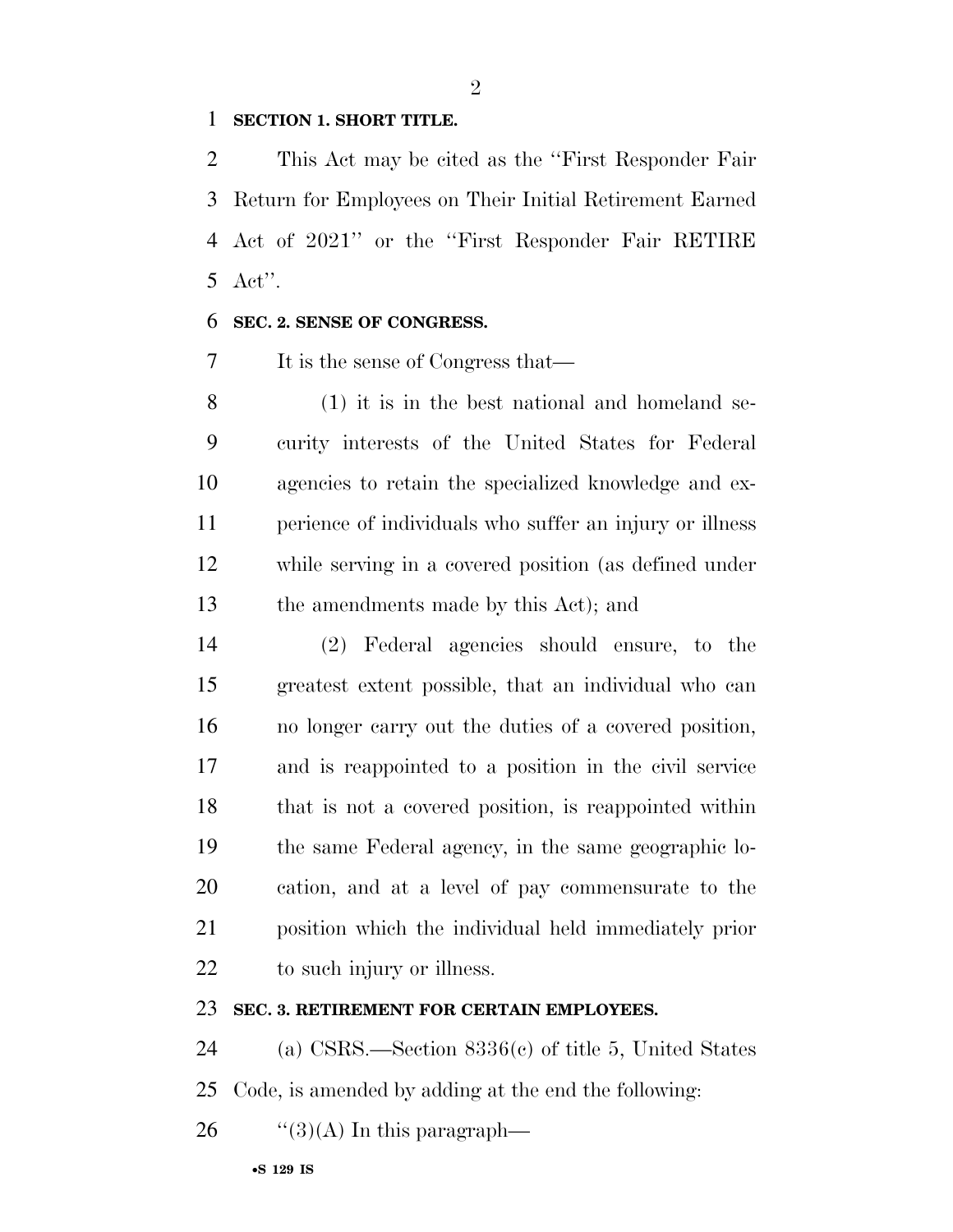| $\mathbf{1}$   | "(i) the term 'affected individual' means an in-      |
|----------------|-------------------------------------------------------|
| $\overline{2}$ | dividual covered under this subchapter who—           |
| 3              | $\lq\lq$ is performing service in a covered po-       |
| $\overline{4}$ | sition;                                               |
| 5              | "(II) while performing official duties, be-           |
| 6              | comes ill or is injured as a direct result of the     |
| 7              | performance of such duties before the date on         |
| 8              | which the individual becomes entitled to an an-       |
| 9              | nuity under paragraph (1) of this subsection or       |
| 10             | subsection (e), $(m)$ , or $(n)$ , as applicable;     |
| 11             | "(III) because of the illness or injury de-           |
| 12             | scribed in subclause (II), is permanently unable      |
| 13             | to render useful and efficient service in the cov-    |
| 14             | ered position held by the employee, as deter-         |
| 15             | mined by the agency in which the individual           |
| 16             | was serving when such individual incurred the         |
| 17             | illness or injury; and                                |
| 18             | $\lq\lq$ (IV) is appointed to a position in the civil |
| 19             | service that—                                         |
| 20             | "(aa) is not a covered position; and                  |
| 21             | "(bb) is within an agency that regu-                  |
| 22             | larly appoints individuals to supervisory or          |
| 23             | administrative positions related to the ac-           |
| 24             | tivities of the former covered position of            |
| 25             | the individual; and                                   |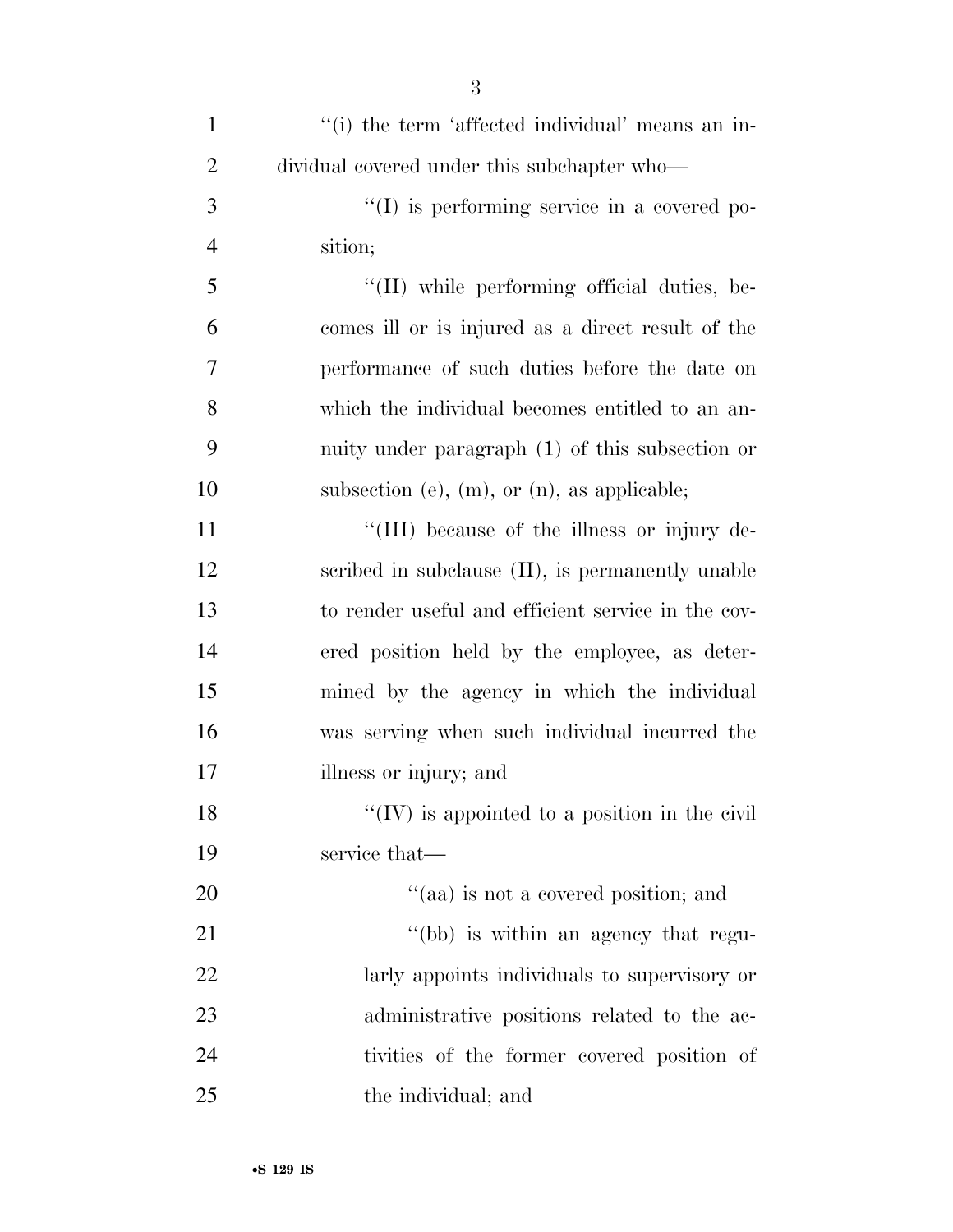1 ''(ii) the term 'covered position' means a posi- tion as a law enforcement officer, customs and bor- der protection officer, firefighter, air traffic con- troller, nuclear materials courier, member of the Capitol Police, or member of the Supreme Court Po-lice.

 ''(B) Creditable service by an affected individual in 8 a position described in subparagraph  $(A)(i)(IV)$  shall be treated as creditable service in a covered position for pur- poses of this chapter and determining the amount to be deducted and withheld from the pay of the affected indi-vidual under section 8334, unless—

 ''(i) the affected individual files an election de-scribed in subparagraph (C);

15 ''(ii) there is a break in service exceeding 3 days before the affected individual transitions to the 17 position described in subparagraph  $(A)(i)(IV)$ ; or

18 "(iii) the service occurs after the affected indi-vidual—

 $\frac{1}{20}$  (I) is transferred to a supervisory or ad- ministrative position related to the activities of 22 the former covered position of the affected indi-vidual; or

24  $\text{``(II)}$  meets the age and service require-ments that would subject the individual to man-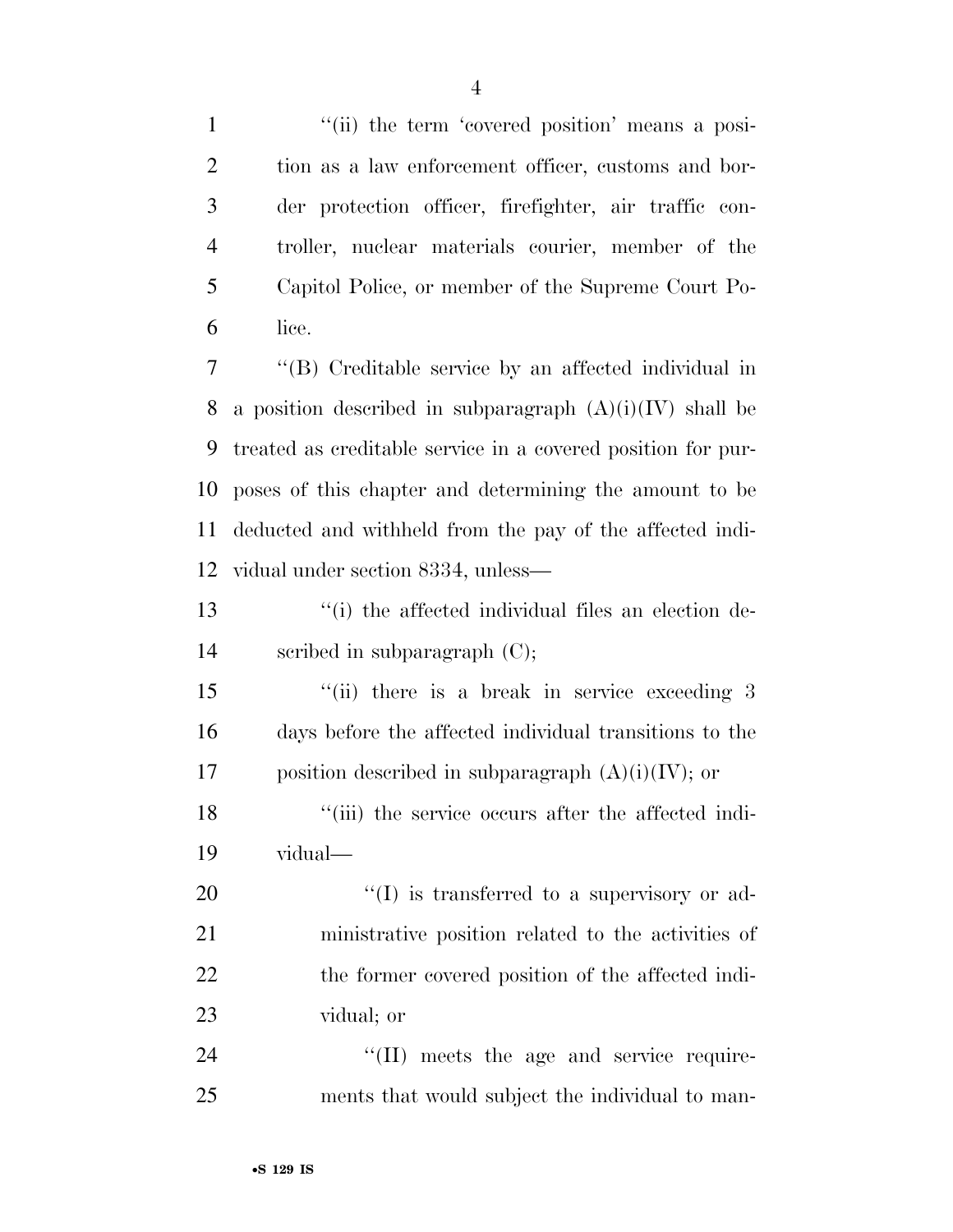| $\mathbf{1}$   | datory separation under section 8335 if the af-             |
|----------------|-------------------------------------------------------------|
| $\overline{2}$ | fected individual had remained in the former                |
| 3              | covered position.                                           |
| $\overline{4}$ | "(C) In accordance with procedures established by           |
| 5              | the Director of the Office of Personnel Management, an      |
| 6              | affected individual may file an election to have any cred-  |
| 7              | itable service performed by the affected individual treated |
| 8              | in accordance with this chapter without regard to subpara-  |
| 9              | $graph(B)$ .                                                |
| 10             | "(D) Nothing in this paragraph shall be construed           |
| 11             | to apply to an affected individual any other pay-related    |
| 12             | laws or regulations applicable to a covered position.".     |
| 13             | $(b)$ FERS.—                                                |
| 14             | (1) IN GENERAL.—Section 8412(d) of title 5,                 |
| 15             | United States Code, is amended—                             |
| 16             | $(A)$ by redesignating paragraphs $(1)$ and                 |
| 17             | $(2)$ as subparagraphs $(A)$ and $(B)$ , respectively;      |
| 18             | (B) by inserting " $(1)$ " before "An em-                   |
| 19             | ployee"; and                                                |
| 20             | (C) by adding at the end the following:                     |
| 21             | $\lq(2)(A)$ In this paragraph—                              |
| 22             | "(i) the term 'affected individual' means an in-            |
| 23             | dividual covered under this chapter who-                    |
| 24             | "(I) is performing service in a covered po-                 |
| 25             | sition;                                                     |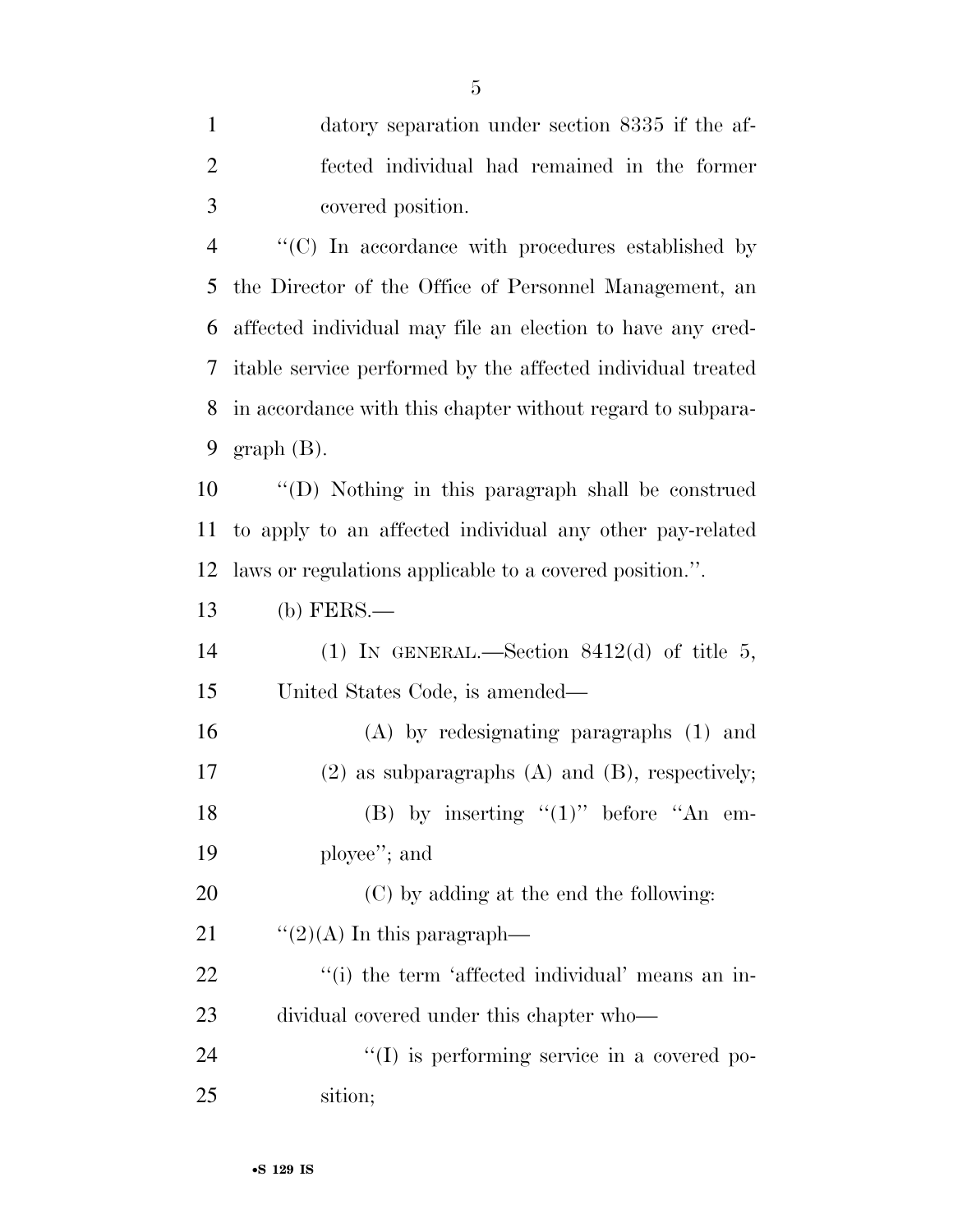| $\mathbf{1}$   | $\lq\lq$ (II) while performing official duties, be-   |
|----------------|-------------------------------------------------------|
| $\overline{2}$ | comes ill or is injured as a direct result of the     |
| 3              | performance of such duties before the date on         |
| $\overline{4}$ | which the individual becomes entitled to an an-       |
| 5              | nuity under paragraph (1) of this subsection or       |
| 6              | subsection (e), as applicable;                        |
| 7              | "(III) because of the illness or injury de-           |
| 8              | scribed in subclause (II), is permanently unable      |
| 9              | to render useful and efficient service in the cov-    |
| 10             | ered position held by the employee, as deter-         |
| 11             | mined by the agency in which the individual           |
| 12             | was serving when such individual incurred the         |
| 13             | illness or injury; and                                |
| 14             | $\lq\lq$ (IV) is appointed to a position in the civil |
| 15             | service that—                                         |
| 16             | "(aa) is not a covered position; and                  |
| 17             | "(bb) is within an agency that regu-                  |
| 18             | larly appoints individuals to supervisory or          |
| 19             | administrative positions related to the ac-           |
| 20             | tivities of the former covered position of            |
| 21             | the individual;                                       |
| 22             | "(ii) the term 'covered position' means a posi-       |
| 23             | tion as a law enforcement officer, customs and bor-   |
| 24             | der protection officer, firefighter, air traffic con- |
| 25             | troller, nuclear materials courier, member of the     |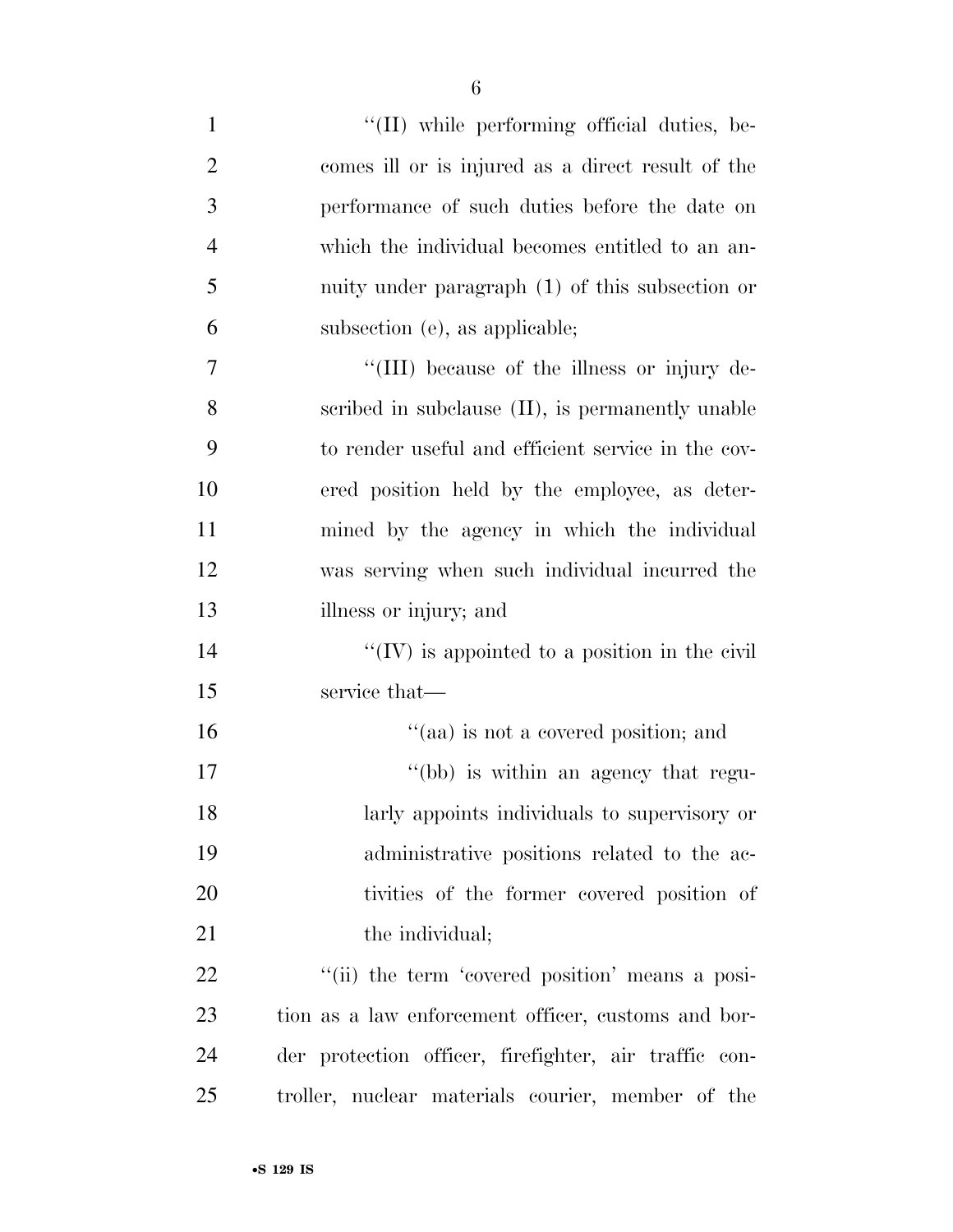Capitol Police, or member of the Supreme Court Po-lice.

 ''(B) Creditable service by an affected individual in 4 a position described in subparagraph  $(A)(i)(IV)$  shall be treated as creditable service in a covered position for pur- poses of this chapter and determining the amount to be deducted and withheld from the pay of the affected indi-vidual under section 8422, unless—

 ''(i) the affected individual files an election de-scribed in subparagraph (C);

11 ''(ii) there is a break in service exceeding 3 days before the affected individual transitions to the 13 position described in subparagraph  $(A)(i)(IV)$ ; or

14  $\frac{1}{2}$   $\frac{1}{2}$   $\frac{1}{2}$  the service occurs after the affected indi-vidual—

 $\text{``(I)}$  is transferred to a supervisory or ad- ministrative position related to the activities of the former covered position of the affected indi-vidual; or

 $\text{``(II)}$  meets the age and service require- ments that would subject the affected individual to mandatory separation under section 8425 if the affected individual had remained in the former covered position.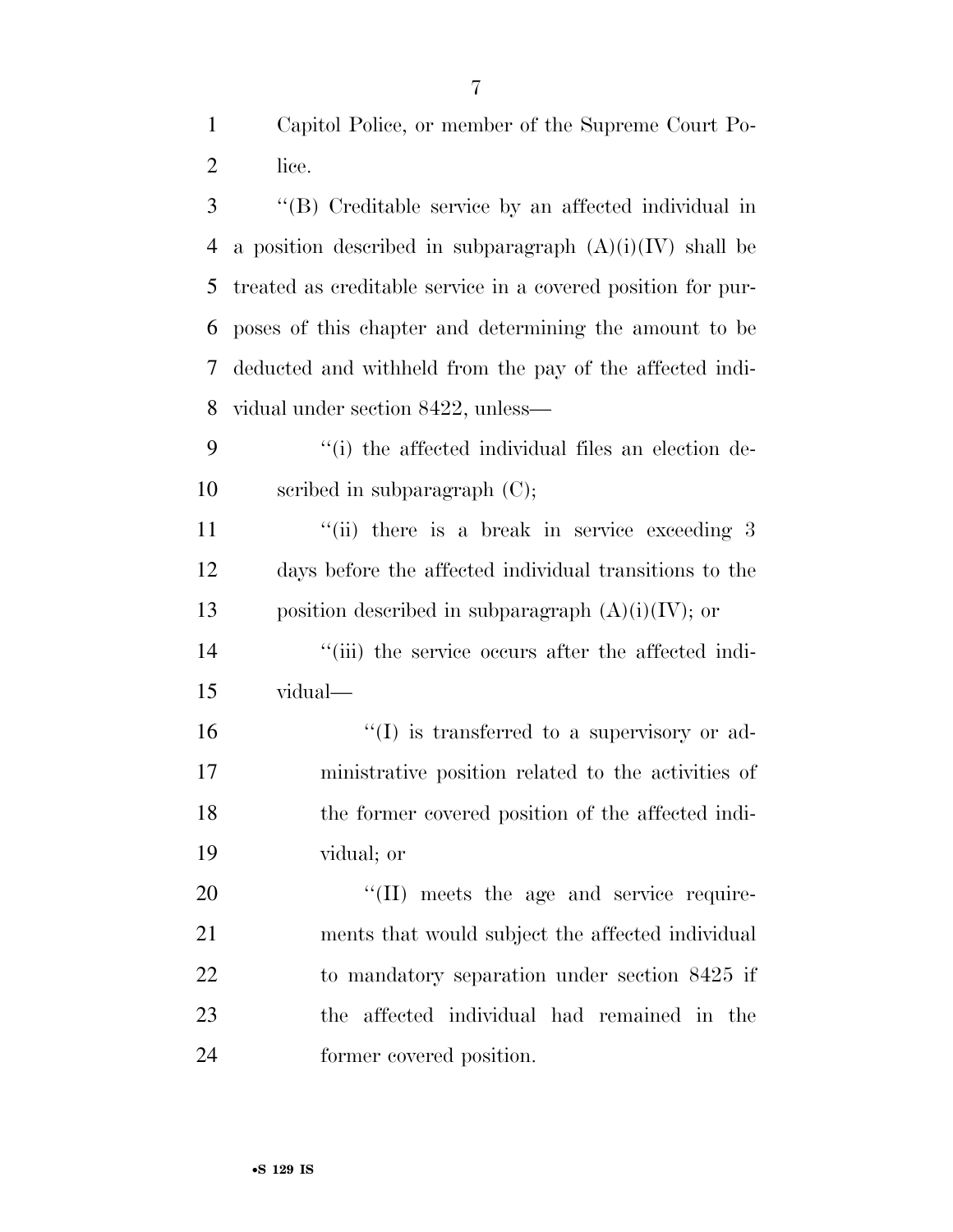''(C) In accordance with procedures established by the Director of the Office of Personnel Management, an affected individual may file an election to have any cred- itable service performed by the affected individual treated in accordance with this chapter without regard to subpara- graph (B). ''(D) Nothing in this paragraph shall be construed to apply to an affected individual any other pay-related laws or regulations applicable to a covered position.''. (2) TECHNICAL AND CONFORMING AMEND-11 MENTS.— (A) Chapter 84 of title 5, United States Code, is amended— 14 (i) in section  $8414(b)(3)$ , by inserting  $\frac{((1))}{(1)}$  after "subsection (d)"; (ii) in section 8415— 17 (I) in subsection (e), in the mat-18 ter preceding paragraph (1), by in-19 serting  $"(1)"$  after "subsection (d)"; 20 and 21 (II) in subsection  $(h)(2)(A)$ , by 22 striking  $"(\mathrm{d})(2)"$  and inserting  $"({\rm d})(1)({\rm B})"$ ; 24 (iii) in section  $8421(a)(1)$ , by insert-

25 ing " $(1)$ " after " $(d)$ ";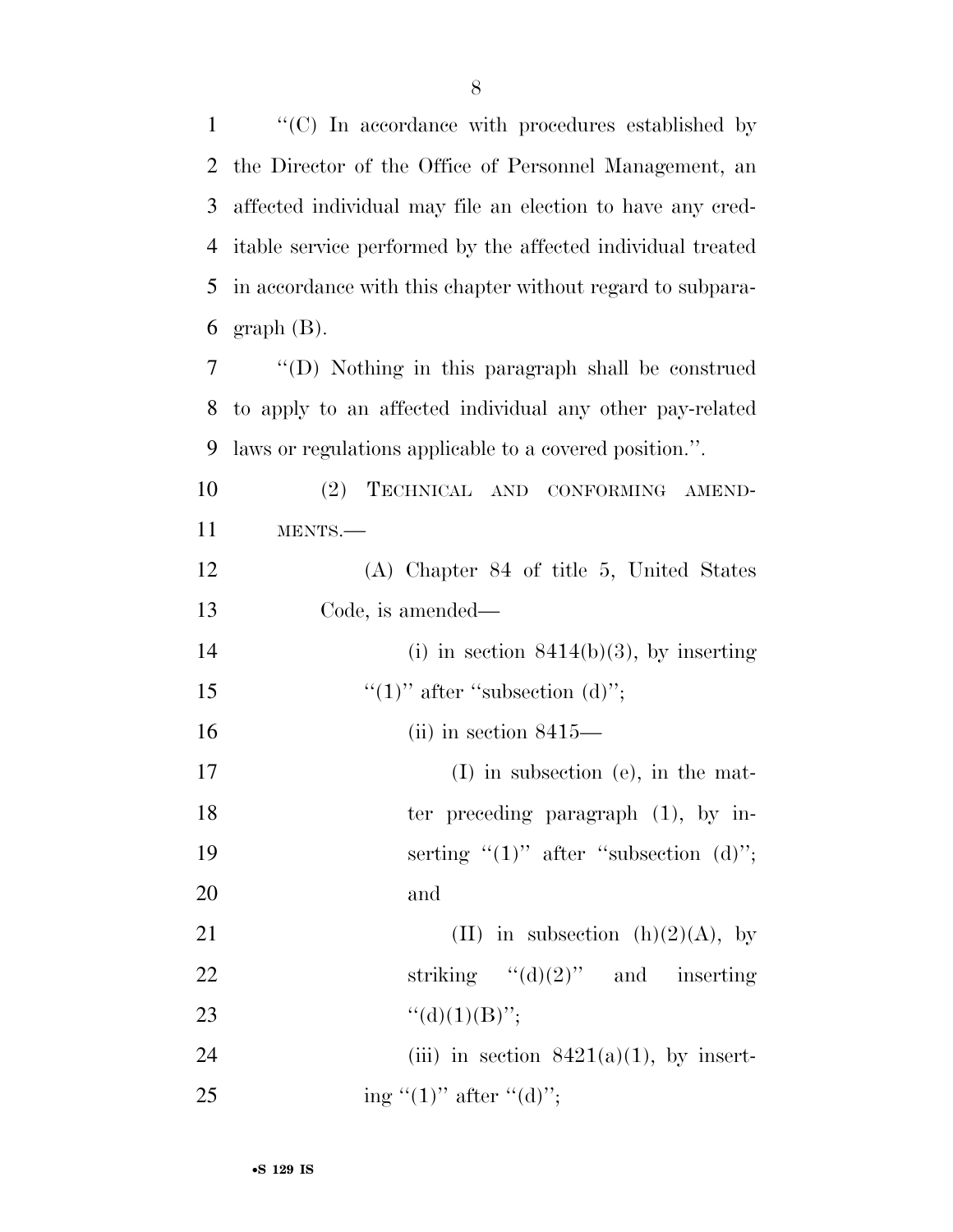| $\mathbf{1}$   | (iv) in section $8421a(b)(4)(B)(ii)$ , by            |
|----------------|------------------------------------------------------|
| $\overline{2}$ | inserting " $(1)$ " after "section 8412 $(d)$ ";     |
| 3              | (v) in section 8425, by inserting " $(1)$ "          |
| $\overline{4}$ | after "section $8412(d)$ " each place it ap-         |
| 5              | pears; and                                           |
| 6              | (vi) in section $8462(c)(3)(B)(ii)$ , by             |
| 7              | inserting " $(1)$ " after "subsection $(d)$ ".       |
| 8              | (B) Title VIII of the Foreign Service Act            |
| 9              | of 1980 (22 U.S.C. 4041 et seq.) is amended—         |
| 10             | (i) in section $805(d)(5)$ (22 U.S.C.                |
| 11             | $4045(d)(5)$ , by inserting "(1)" after "or          |
| 12             | $8412(d)$ "; and                                     |
| 13             | (ii) in section $812(a)(2)(B)$ (22)                  |
| 14             | U.S.C. $4052(a)(2)(B)$ , by inserting "(1)"          |
|                |                                                      |
| 15             | after "or $8412(d)$ ".                               |
| 16             | (c) CIA EMPLOYEES.—Section 302 of the Central In-    |
| 17             | telligence Agency Retirement Act (50 U.S.C. 2152) is |
| 18             | amended by adding at the end the following:          |
| 19             | "(d) EMPLOYEES DISABLED ON DUTY.—                    |
| 20             | " $(1)$ DEFINITIONS.—In this subsection—             |
| 21             | "(A) the term 'affected employee' means              |
| 22             | an employee of the Agency covered under sub-         |
| 23             | chapter $II$ of chapter $84$ of title 5, United      |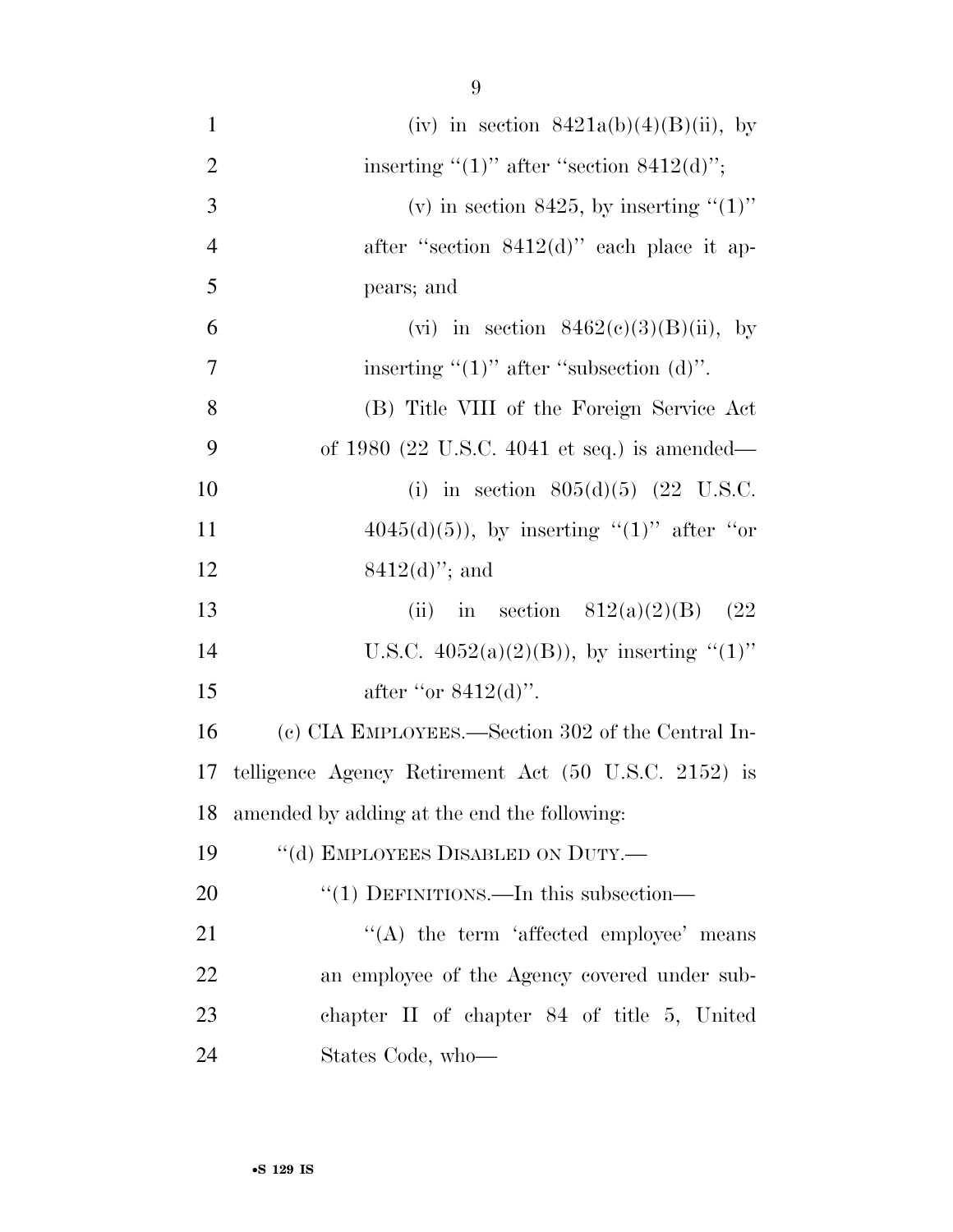$\frac{1}{1}$  (i) is performing service in a position 2 designated under subsection (a);  $\frac{1}{1}$  The performing official duties in the position designated under subsection (a), becomes ill or is injured as a direct re- sult of the performance of such duties be- fore the date on which the employee be- comes entitled to an annuity under section 9 233 of this Act or section  $8412(d)(1)$  of 10 title 5, United States Code;  $"$ (iii) because of the illness or injury 12 described in clause (ii), is permanently un- able to render useful and efficient service in the covered position held by the em- ployee, as determined by the Director; and  $''(iv)$  is appointed to a position in the civil service within the Agency that is not a covered position; and 19 ''(B) the term 'covered position' means a position as— 21 ''(i) a law enforcement officer de- scribed in section 8331(20) or 8401(17) of 23 title 5, United States Code;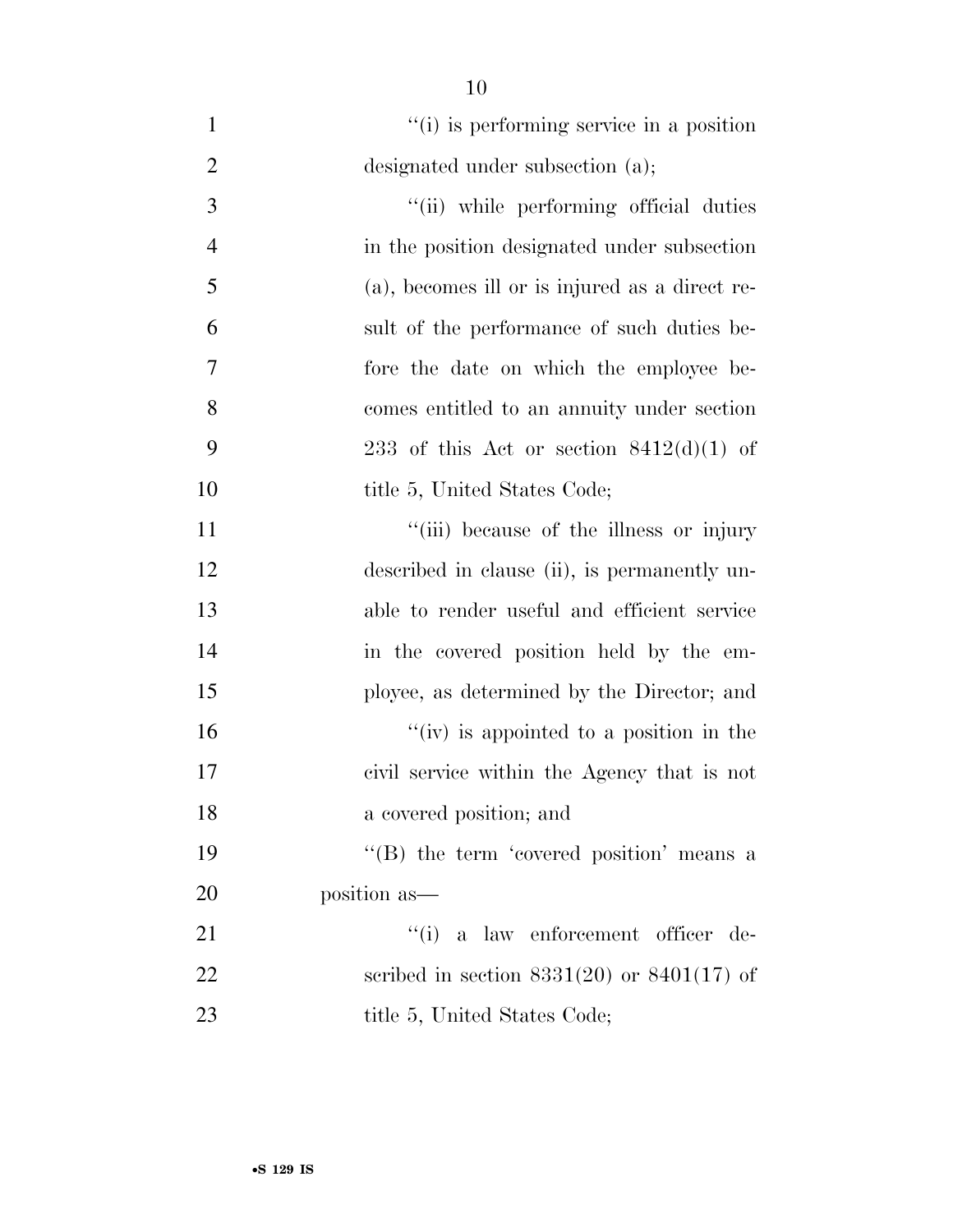| $\mathbf{1}$   | "(ii) a customs and border protection                    |
|----------------|----------------------------------------------------------|
| $\overline{2}$ | officer described in section $8331(31)$ or               |
| 3              | $8401(36)$ of title 5, United States Code;               |
| $\overline{4}$ | "(iii) a firefighter described in section                |
| 5              | $8331(21)$ or $8401(14)$ of title 5, United              |
| 6              | States Code;                                             |
| $\overline{7}$ | "(iv) an air traffic controller described                |
| 8              | in section 8331(30) or 8401(35) of title 5,              |
| 9              | United States Code;                                      |
| 10             | "(v) a nuclear materials courier de-                     |
| 11             | scribed in section $8331(27)$ or $8401(33)$ of           |
| 12             | title 5, United States Code;                             |
| 13             | "(vi) a member of the United States                      |
| 14             | Capitol Police;                                          |
| 15             | "(vii) a member of the Supreme Court                     |
| 16             | Police;                                                  |
| 17             | "(viii) an affected employee; or                         |
| 18             | "(ix) a special agent described in sec-                  |
| 19             | tion $804(15)$ of the Foreign Service Act of             |
| 20             | 1980 (22 U.S.C. 4044(15)).                               |
| 21             | (2)<br>TREATMENT OF SERVICE AFTER<br>DIS-                |
| 22             | ABILITY.—Creditable service by an affected em-           |
| 23             | ployee in a position described in paragraph              |
| 24             | $(1)(A)(iv)$ shall be treated as creditable service in a |
| 25             | covered position for purposes of this Act and chapter    |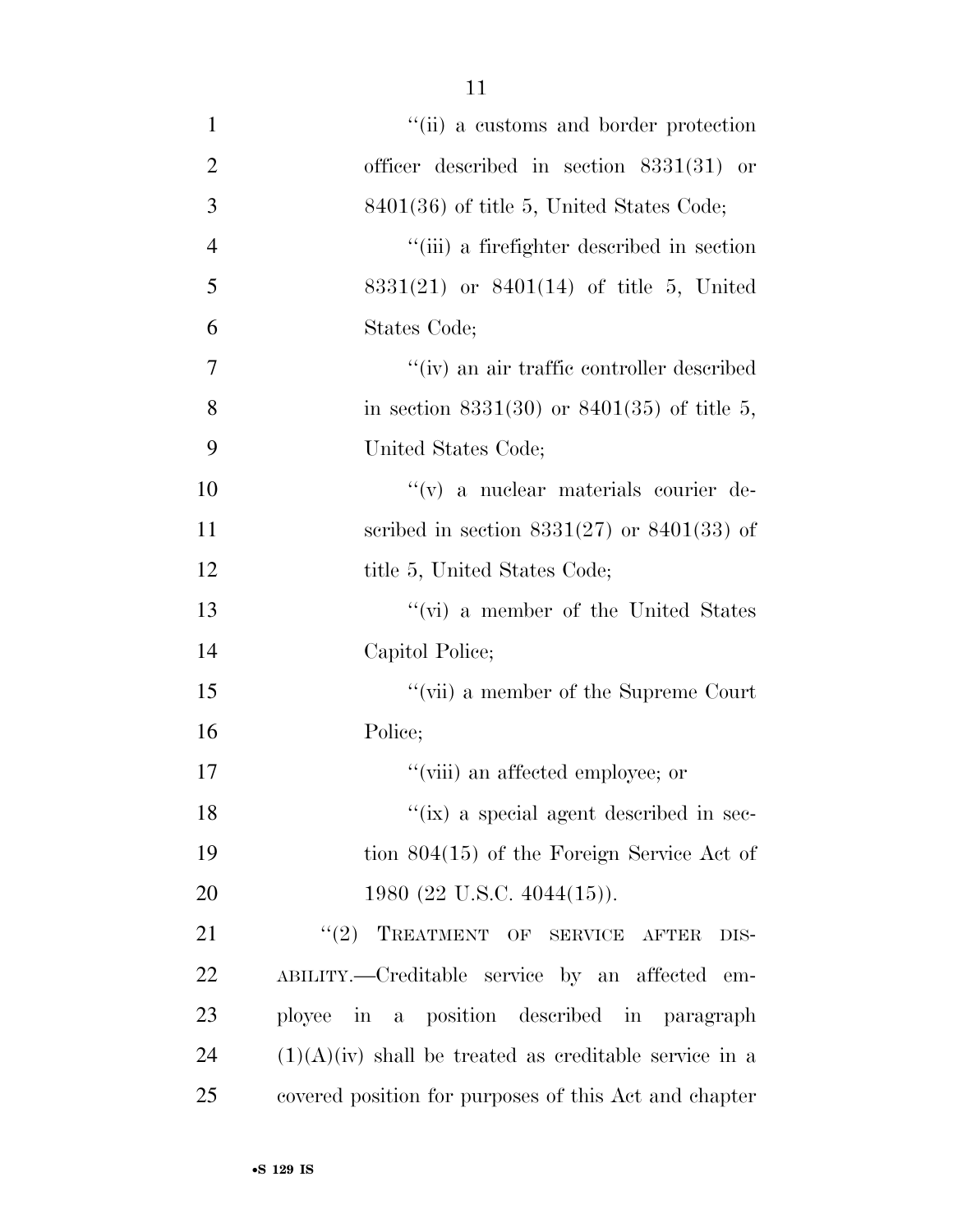| $\mathbf{1}$   | 84 of title 5, United States Code, including eligi-      |
|----------------|----------------------------------------------------------|
| $\overline{2}$ | bility for an annuity under section 233 of this Act      |
| 3              | or $8412(d)(1)$ of title 5, United States Code, and de-  |
| $\overline{4}$ | termining the amount to be deducted and withheld         |
| 5              | from the pay of the affected employee under section      |
| 6              | 8422 of title 5, United States Code, unless—             |
| 7              | $\lq\lq$ the affected employee files an election         |
| 8              | described in paragraph $(3)$ ;                           |
| 9              | $\lq\lq$ (B) there is a break in service exceeding       |
| 10             | 3 days before the affected employee transitions          |
| 11             | the position described in paragraph<br>to                |
| 12             | $(1)(A)(iv);$ or                                         |
| 13             | $\cdot$ (C) the service occurs after the affected        |
| 14             | employee is transferred to a supervisory or ad-          |
| 15             | ministrative position related to the activities of       |
| 16             | the former covered position of the affected em-          |
| 17             | ployee.                                                  |
| 18             | "(3) OPT OUT.—An affected employee may file              |
| 19             | an election to have any creditable service performed     |
| 20             | by the affected employee treated in accordance with      |
| 21             | chapter 84 of title 5, United States Code, without       |
| 22             | regard to paragraph $(2)$ .".                            |
| 23             | (d) FOREIGN SERVICE RETIREMENT AND<br>D <sub>IS</sub> -  |
| 24             | ABILITY SYSTEM.—Section $806(a)(6)$ of the Foreign Serv- |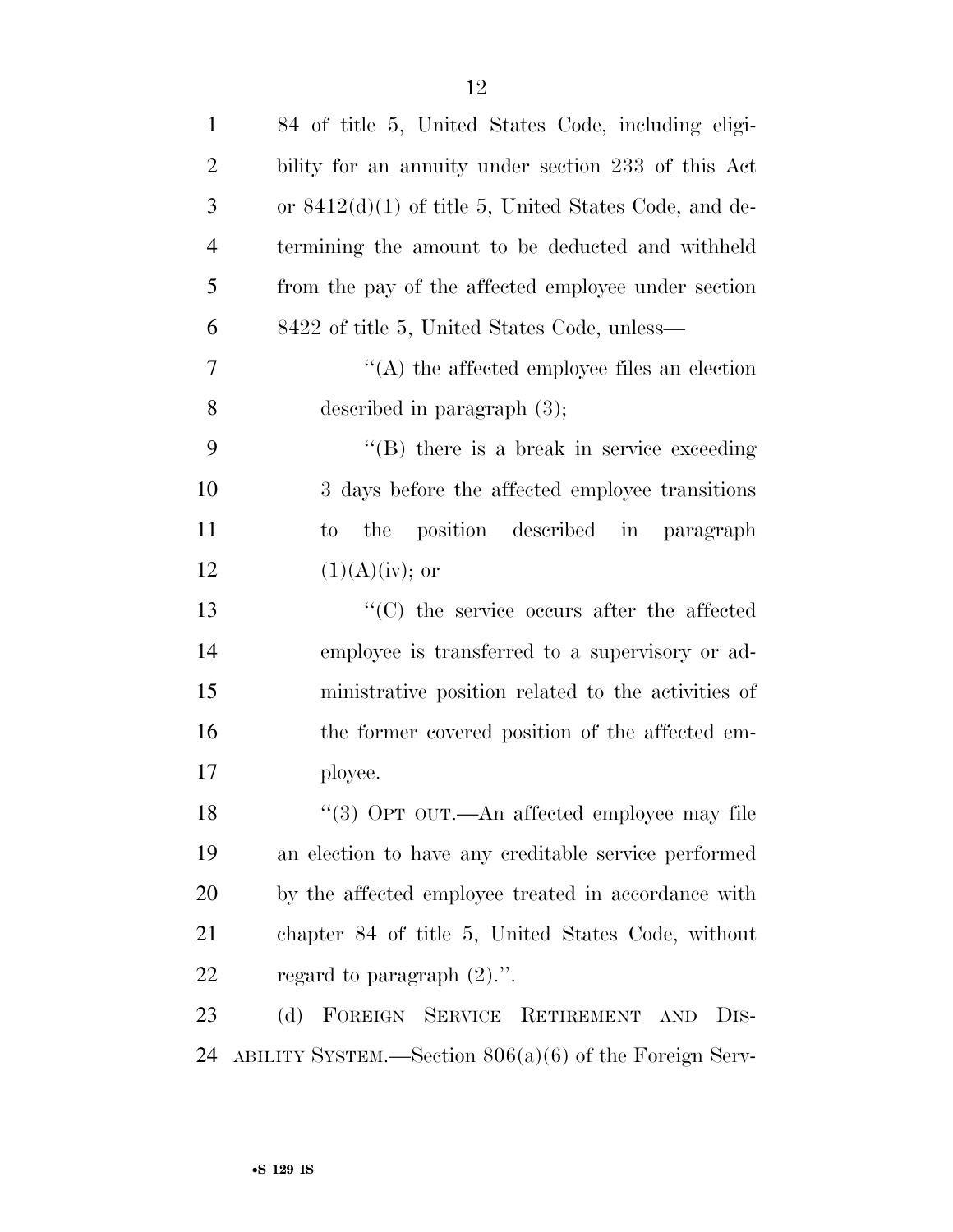| $\mathbf{1}$   | ice Act of 1980 (22 U.S.C. $4046(a)(6)$ ) is amended by |
|----------------|---------------------------------------------------------|
| $\overline{2}$ | adding at the end the following:                        |
| 3              | "(D)(i) In this subparagraph—                           |
| $\overline{4}$ | "(I) the term 'affected special agent' means an         |
| 5              | individual covered under this subchapter who—           |
| 6              | "(aa) is performing service as a special                |
| 7              | agent;                                                  |
| 8              | "(bb) while performing official duties as a             |
| 9              | special agent, becomes ill or is injured as a di-       |
| 10             | rect result of the performance of such duties be-       |
| 11             | fore the date on which the individual becomes           |
| 12             | entitled to an annuity under section 811;               |
| 13             | "(cc) because of the illness or injury de-              |
| 14             | scribed in item (bb), is permanently unable to          |
| 15             | render useful and efficient service as a special        |
| 16             | agent, as determined by the Secretary; and              |
| 17             | "(dd) is appointed to a position in the For-            |
| 18             | eign Service that is not a covered position; and        |
| 19             | "(II) the term 'covered position' means a posi-         |
| 20             | tion as—                                                |
| 21             | "(aa) a law enforcement officer described               |
| 22             | in section $8331(20)$ or $8401(17)$ of title 5,         |
| 23             | United States Code;                                     |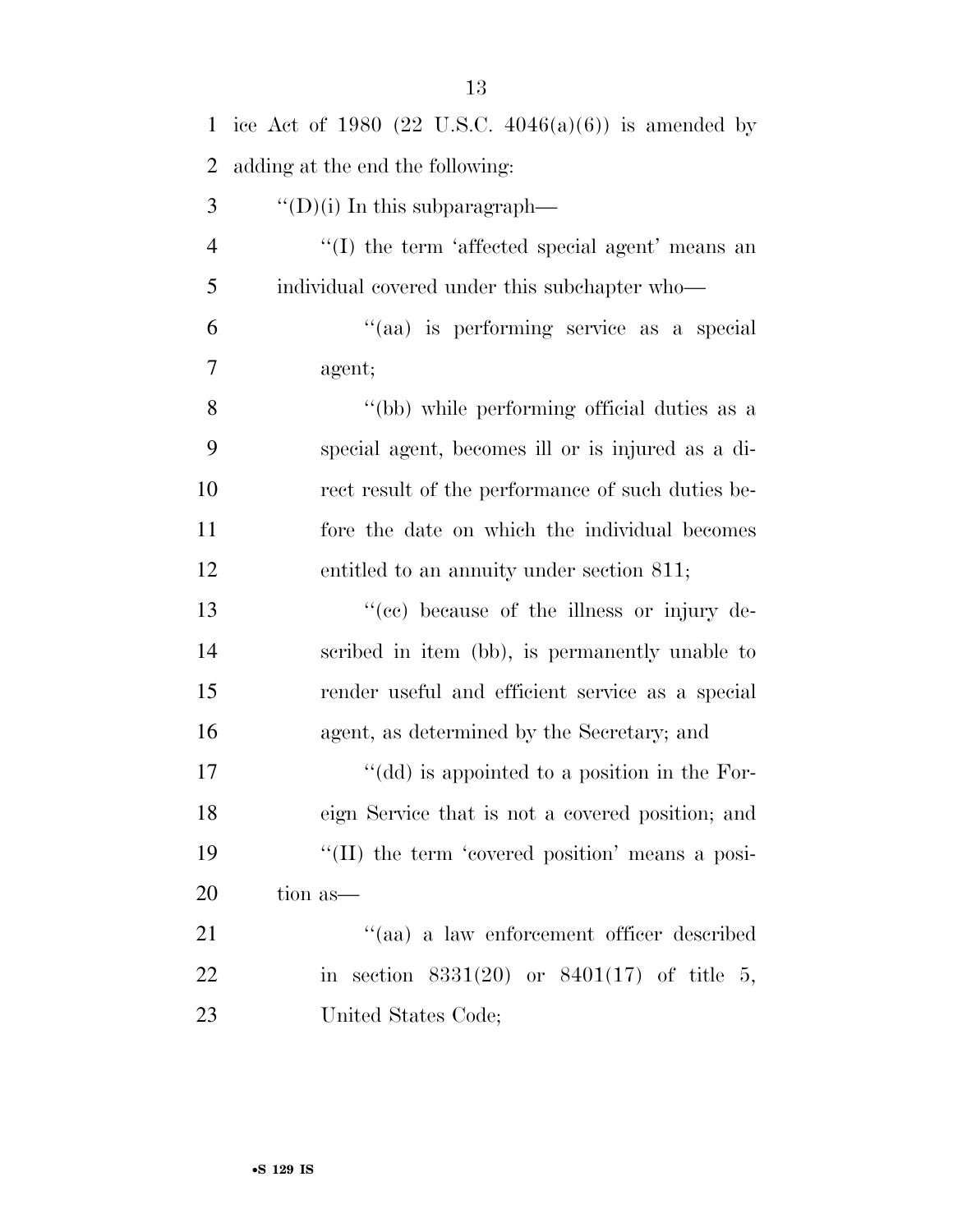| $\mathbf{1}$   | "(bb) a customs and border protection offi-                     |
|----------------|-----------------------------------------------------------------|
| $\overline{2}$ | cer described in section $8331(31)$ or $8401(36)$               |
| 3              | of title 5, United States Code;                                 |
| $\overline{4}$ | "(cc) a firefighter described in section                        |
| 5              | $8331(21)$ or $8401(14)$ of title 5, United States              |
| 6              | Code;                                                           |
| 7              | "(dd) an air traffic controller described in                    |
| 8              | section $8331(30)$ or $8401(35)$ of title 5, United             |
| 9              | States Code;                                                    |
| 10             | "(ee) a nuclear materials courier described                     |
| 11             | in section $8331(27)$ or $8401(33)$ of title 5,                 |
| 12             | United States Code;                                             |
| 13             | "(ff) a member of the United States Cap-                        |
| 14             | itol Police;                                                    |
| 15             | "(gg) a member of the Supreme Court Po-                         |
| 16             | lice;                                                           |
| 17             | $\lq\lq(hh)$<br>an employee of the Agency des-                  |
| 18             | ignated under section 302(a) of the Central In-                 |
| 19             | telligence Agency Retirement Act (50 U.S.C.                     |
| 20             | $2152(a)$ ; or                                                  |
| 21             | $\lq\lq$ (ii) a special agent.                                  |
| 22             | "(ii) Creditable service by an affected special agent           |
| 23             | in a position described in clause $(i)(I)(dd)$ shall be treated |
| 24             | as creditable service as a special agent for purposes of this   |
| 25             | subchapter, including determining the amount to be de-          |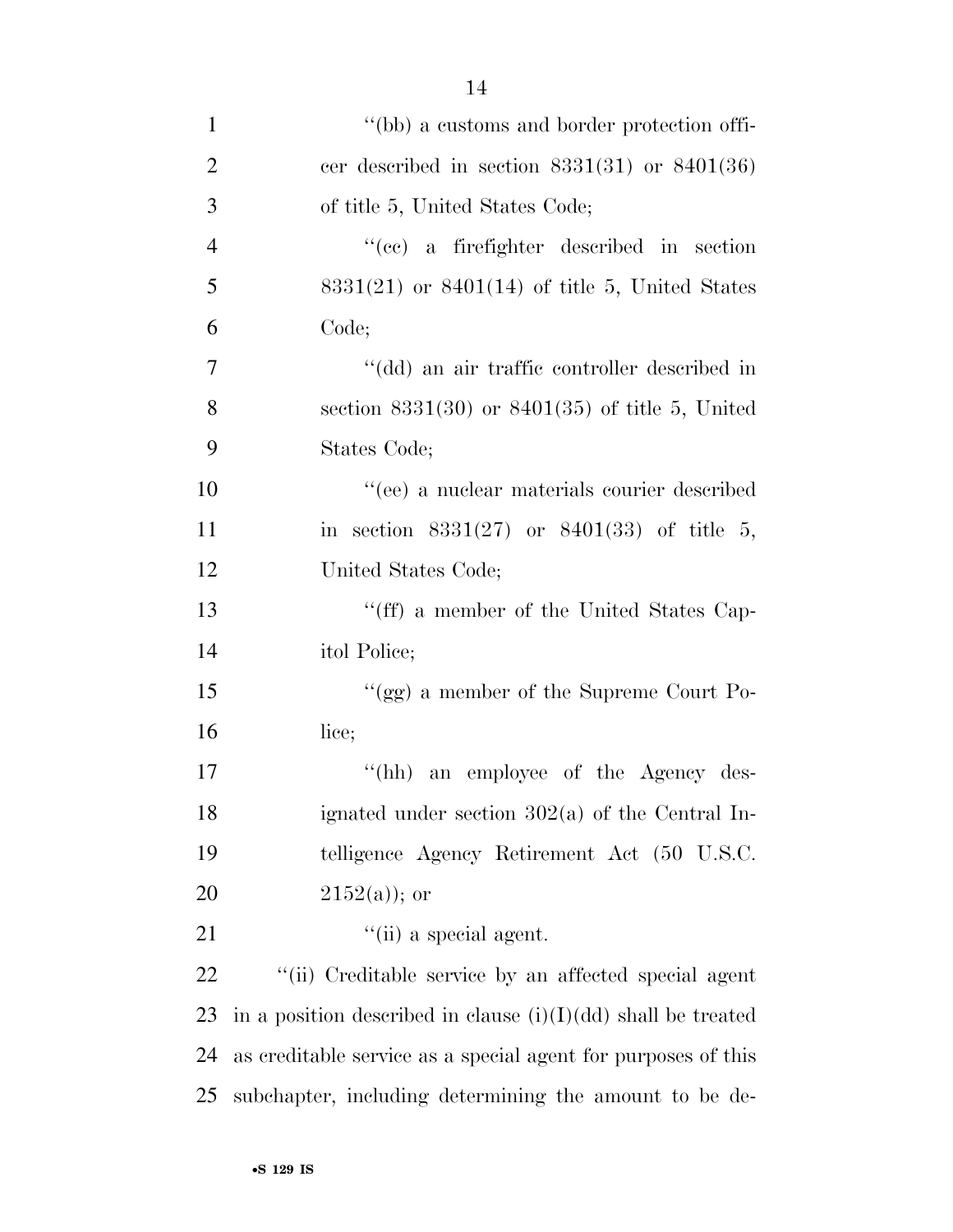ducted and withheld from the pay of the individual under section 805, unless—

 ''(I) the affected special agent files an election described in clause (iii);

5 "(II) there is a break in service exceeding 3 days before the special agent transitions to a posi-7 tion described in clause  $(i)(I)(dd)$ ; or

8 "(III) the service occurs after the affected spe- cial agent is transferred to a supervisory or adminis- trative position related to the activities of the former covered position of the affected special agent.

12 "(iii) In accordance with procedures established by the Secretary, an affected special agent may file an elec- tion to have any creditable service performed by the af- fected special agent treated in accordance with this sub-chapter, without regard to clause (ii).''.

(e) IMPLEMENTATION.—

18 (1) OFFICE OF PERSONNEL MANAGEMENT. Not later than 1 year after the date of enactment of this Act, the Director of the Office of Personnel Management shall promulgate regulations to carry out the amendments made by subsections (a) and (b).

 (2) CIA EMPLOYEES.—The Director of the Central Intelligence Agency shall promulgate regula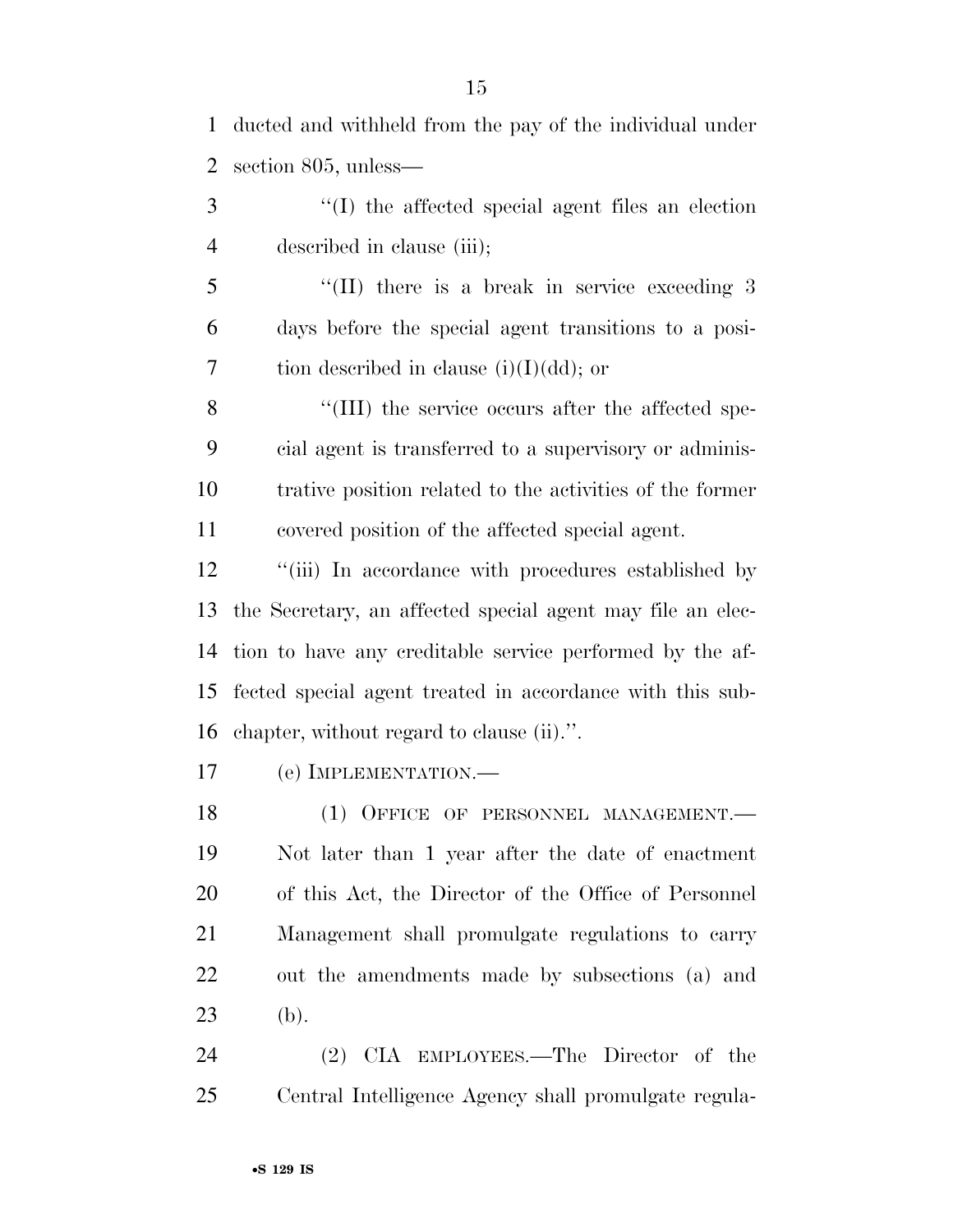tions to carry out the amendment made by sub-section (c).

 (3) FOREIGN SERVICE RETIREMENT AND DIS- ABILITY SYSTEM.—The Secretary of State shall pro- mulgate regulations to carry out the amendment made by subsection (d).

 (4) AGENCY CERTIFICATION.—The regulations promulgated to carry out the amendments made by this Act shall include a requirement that the head of the agency at which an affected individual, af- fected employee, or affected special agent (as the case may be) incurred the applicable illness or injury certifies that such illness or injury—

 (A) was incurred in the course of per-forming official duties; and

 (B) permanently precludes the affected in- dividual, affected employee, or affected special agent from rendering useful and efficient serv- ice in the covered position but would not pre- clude the affected individual, affected employee, or affected special agent from continuing to serve in the Federal service.

 (5) AGENCY REAPPOINTMENT.—The regula- tions promulgated to carry out the amendments made by this Act shall ensure that, to the greatest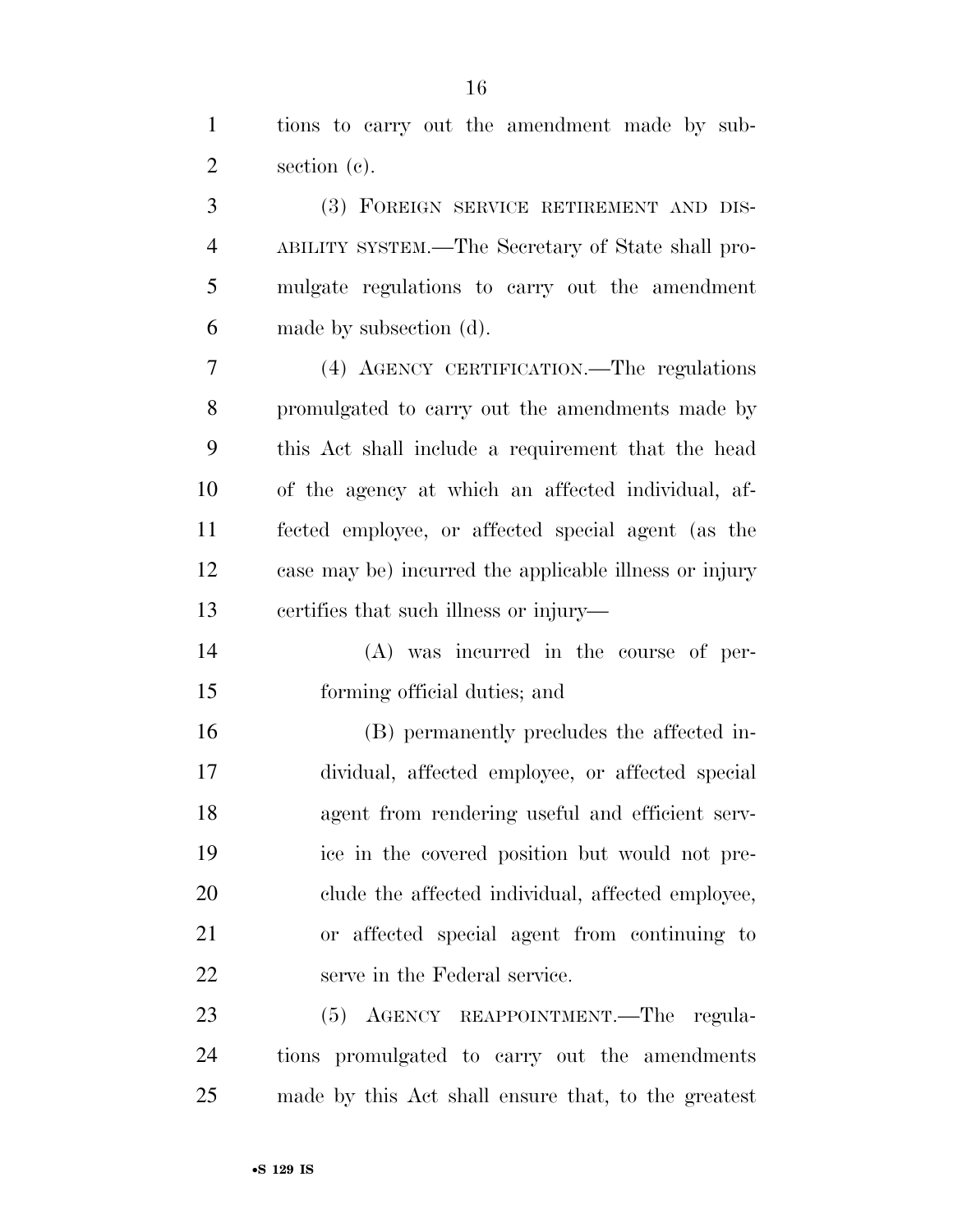extent possible, the head of each agency appoints an affected individual, affected employee, or affected special agent to a supervisory or administrative posi- tion related to the activities of the former covered position of the affected individual, affected employee, or affected special agent.

 (6) TREATMENT OF SERVICE.—The regulations promulgated to carry out the amendments made by this Act shall ensure that the creditable service of an affected individual, affected employee, or affected special agent (as the case may be) that is not in a covered position pursuant to an election made under such amendments shall be treated as the same type of service as the covered position in which the af- fected individual, affected employee, or affected spe-cial agent suffered the qualifying illness or injury.

 (f) EFFECTIVE DATE; APPLICABILITY.—The amend-ments made by this Act—

 (1) shall take effect on the date of enactment of this Act; and

 (2) shall apply to an individual who suffers an illness or injury described in section 23 8336(c)(3)(A)(i)(II) or section  $8412(d)(2)(A)(i)(II)$  of title 5, United States Code, as amended by this 25 section, section  $302(d)(1)(A)(ii)$  of the Central Intel